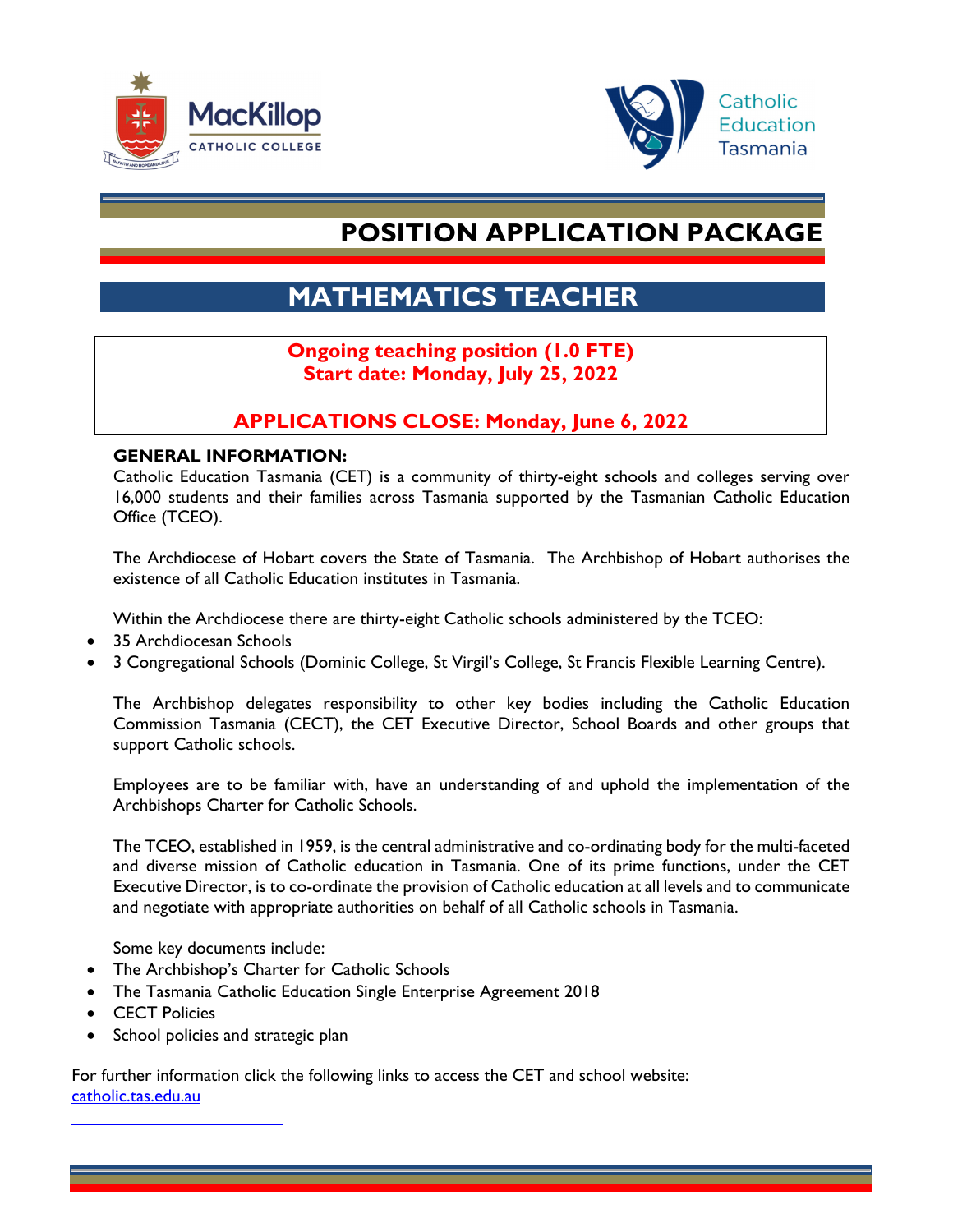

## General Information

Catholic Education Tasmania (CET) is a community of thirty-eight schools and colleges serving over 16,000 students and their families across Tasmania supported by the Tasmanian Catholic Education Office (TCEO).

The Archdiocese of Hobart covers the State of Tasmania. The Archbishop of Hobart authorises the existence of all Catholic Education institutes in Tasmania.

Within the Archdiocese there are thirty-eight Catholic schools administrated by the TCEO;

- □ 35 Archdiocesan Schools
- 3 Congregational Schools (Dominic College, St Virgil's College, St Francis Flexible Learning Centre)

The Archbishop delegates responsibility to other key bodies including the Catholic Education Commission Tasmania (CECT), the CET Executive Director , School Boards and other groups that support Catholic schools.

Employees are to be familiar with, have an understanding of and commitment to, the Archbishop's Charter for Catholic Schools.

The TCEO, established in 1959, is the central administrative and co-ordinating body for the multifaceted and diverse mission of Catholic education in Tasmania. One of its prime functions, under the CET Executive Director, is to co-ordinate the provision of Catholic education at all levels and to communicate and negotiate with appropriate authorities on behalf of all Catholic schools in Tasmania.

Some key documents include:

- The Archbishop's Charter for Catholic Schools
- The Tasmania Catholic Education Single Enterprise Agreement 2018
- CECT Policies
- School Policies

For further information click the following links to access the CET and school website:

www.catholic.tas.edu.au www.mackillop.tas.edu.au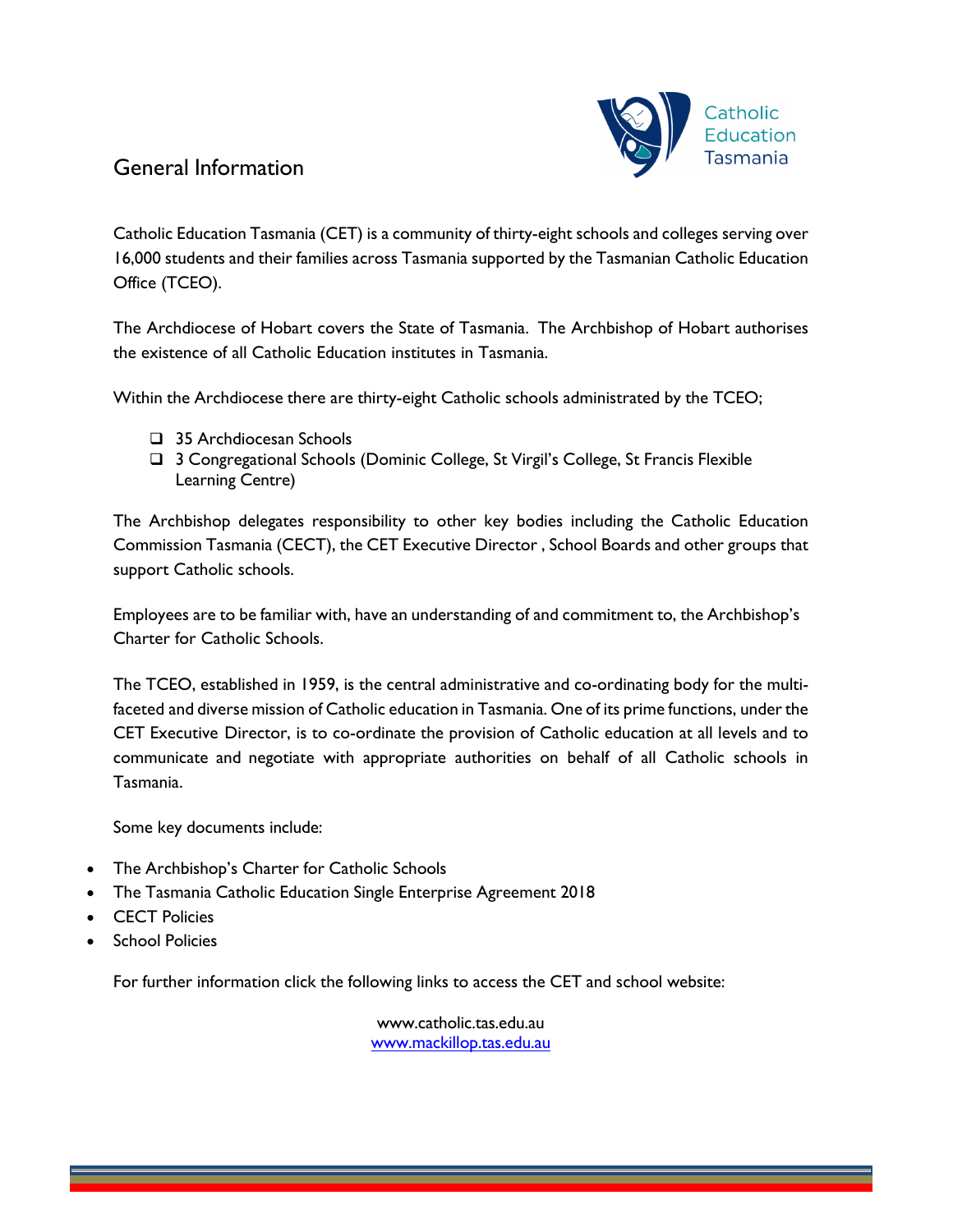### **APPENDIX 1 - STANDARD ROLE REQUIREMENTS FOR ALL POSITIONS**

#### **Catholic Education Tasmania Requirements**

- Support the Mission of the Catholic Church
- Support the Catholic Education Commission Tasmania (CECT) Vision and Mission Statement
- Support the Vision and Mission Statement of the individual school
- Nurture the formation of young people through the expression and integration of Catholic beliefs and Gospel values in all aspects of school life
- Uphold Catholic belief and practice in all the Employee's professional activities and refrain from expressing public opinions or engaging in public activity that, in the reasonable opinion of the Employer, would bring the Employer into disrepute.
- Be familiar with, have an understanding of, uphold and support the implementation of the Archbishop's Charter for Catholic Schools.

#### **Team Effectiveness and Collaborations**

- Develop positive relationships with colleagues and stakeholders including Principals and Managers.
- Work collaboratively whilst maintaining personal accountability.
- Support and assist others to deliver effective outcomes.
- Maintain a positive and professional demeanor at all times.
- Role model consistent high standards of customer service.
- Maintain a positive attitude towards new and different ideas and approaches.
- Support others to resolve conflicts in a constructive manner, escalating issues appropriately where they exceed the scope of the role.
- Respect and protect privacy and confidentiality in accordance with policies and procedures.
- Attend, as required, meetings, events and activities.

#### **Personal Effectiveness**

- Demonstrate integrity and meet the standards of conduct expected.
- Participate in goal-setting processes and respond to opportunities for growth to improve knowledge and practice.
- Overcome obstacles and recover and learn from setbacks through self-development.
- Participate in staff learning programs and attend appropriate professional learning (PL) opportunities when required.
- Seek and apply constructive feedback from Line Manager/s to improve knowledge and practice.

#### **Resources and Organisation**

- Plan and organise workflow to accomplish established objectives.
- Use Microsoft Word and Google software suites and relevant specialised software.
- Use office equipment including photocopiers, shredders, printers, as required.
- Use CET property, resources and technology in a proper and safe manner in accordance with appropriate standards, policies and procedures.
- Consider the environment and minimise waste.

#### **Safety and Compliance**

- You must take reasonable care of your own health and safety and that of other people, including people working under your supervision or direction who may be affected by your acts or omissions at the workplace, and be aware of and apply Work Health and Safety (WHS) Officer due diligence criteria in accordance with Section 27 of WHS Act 2012 (TAS).
- Exercise responsibility required in accordance with Work, Health and Safety legislation, including:
	- o take reasonable care of your own health and safety and that of other people who may be affected by your acts or omissions at the workplace;
	- o contribute to safe systems of work; and
	- o promote a culture of safety in the workplace.
- You have a duty of care to protect and preserve the safety of children and students and must always act in the best interests of them in accordance with the Catholic Education Commission Tasmania (CECT) Child Safe Organisation Policy.
- Undertake relevant Catholic Education Accreditation requirements associated with the role.
- Adhere to the requirements of the role in accordance with the professional standards expected of CET and all organisational policies, procedures, codes, guidelines and applicable laws.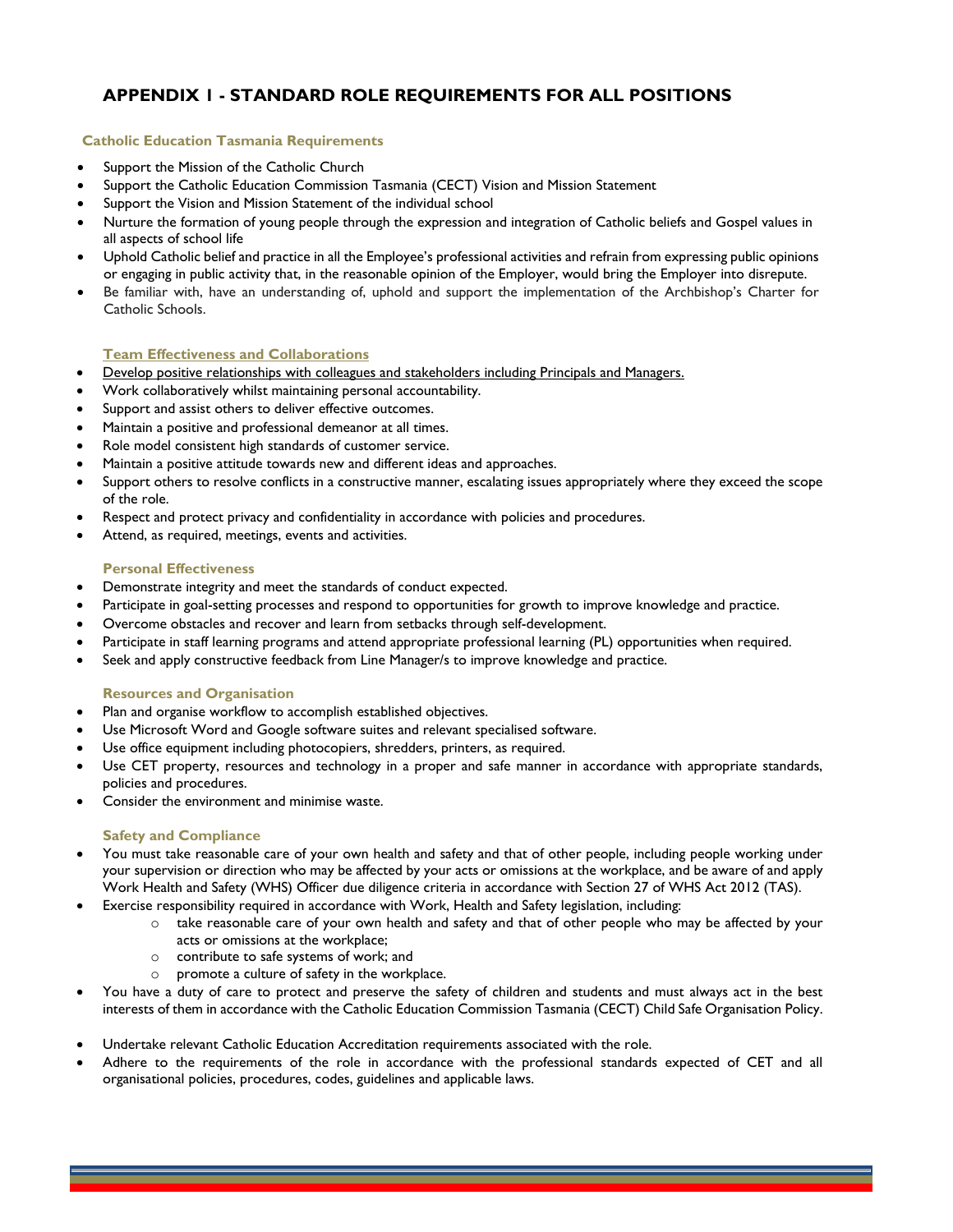## **ROLE DESCRIPTION FOR: Mathematics Teacher**

#### **POSITION DETAILS:**

| Title:                        | <b>Mathematics Teacher</b>                                                                                                            |
|-------------------------------|---------------------------------------------------------------------------------------------------------------------------------------|
| Reports to:                   | The Principal (through the Deputy Principal: Teaching and Learning)                                                                   |
| Line Manager:                 | Deputy Principal: Learning and Teaching; Learning Leader - Mathematics                                                                |
| Key Relationships:            | School Staff, students, parents, volunteers, Parish Priest, visitors, Archdiocesan<br>Staff, TCEO staff                               |
| Tenure:                       | Ongoing $-1.0$ FTE                                                                                                                    |
| <b>Employment Conditions:</b> | As per the Tasmanian Catholic Education Single Enterprise Agreement 2018<br>https://catholic.tas.edu.au/working-in-catholic-education |
| Start Date:                   | Monday, July 25, 2022                                                                                                                 |

#### **ROLE ACCOUNTABILITY:**

The Mathematics Teacher works as a member of the Mathematics Department. They report to the Deputy Principal: Learning and Teaching through the Leading Leader – Mathematics.

#### **ROLE PURPOSE**

The primary role of the class teacher is to provide for the spiritual, academic and wellbeing needs of all students and to adhere to Catholic principles, by personal example, integrity and behaviour.

#### **PERSONAL ACCOUNTABILITES**

- To honour, respect and model the Gospel values in all interactions with people in day-to-day life
- To continually develop positive relationships with all members of the community
- To genuinely support each student within your care wherever possible, celebrating their diversity and catering for individual differences as required
- To be an active, collaborative, authentic, professional and relational member of a Catholic School Community
- To develop and support a school culture that empowers students to think critically, discern wisely and value the search for truth
- To openly and honestly provide professional feedback and support to colleagues through the sharing of teaching, public support of other colleagues, and maintaining the dignity of all people within our school community
- To openly and honestly enter into dialogue with the Principal and Leadership Team with relevant issues where necessary and appropriate
- To recognise and support parents as the first and foremost educators of their children
- To actively engage and encourage parents to be involved in their child's education through a variety of opportunities
- To create an atmosphere in which parents feel comfortable to approach the teacher on matters relating to their child
- To maintain positive, open and proactive communication with parents, students, staff and the wider community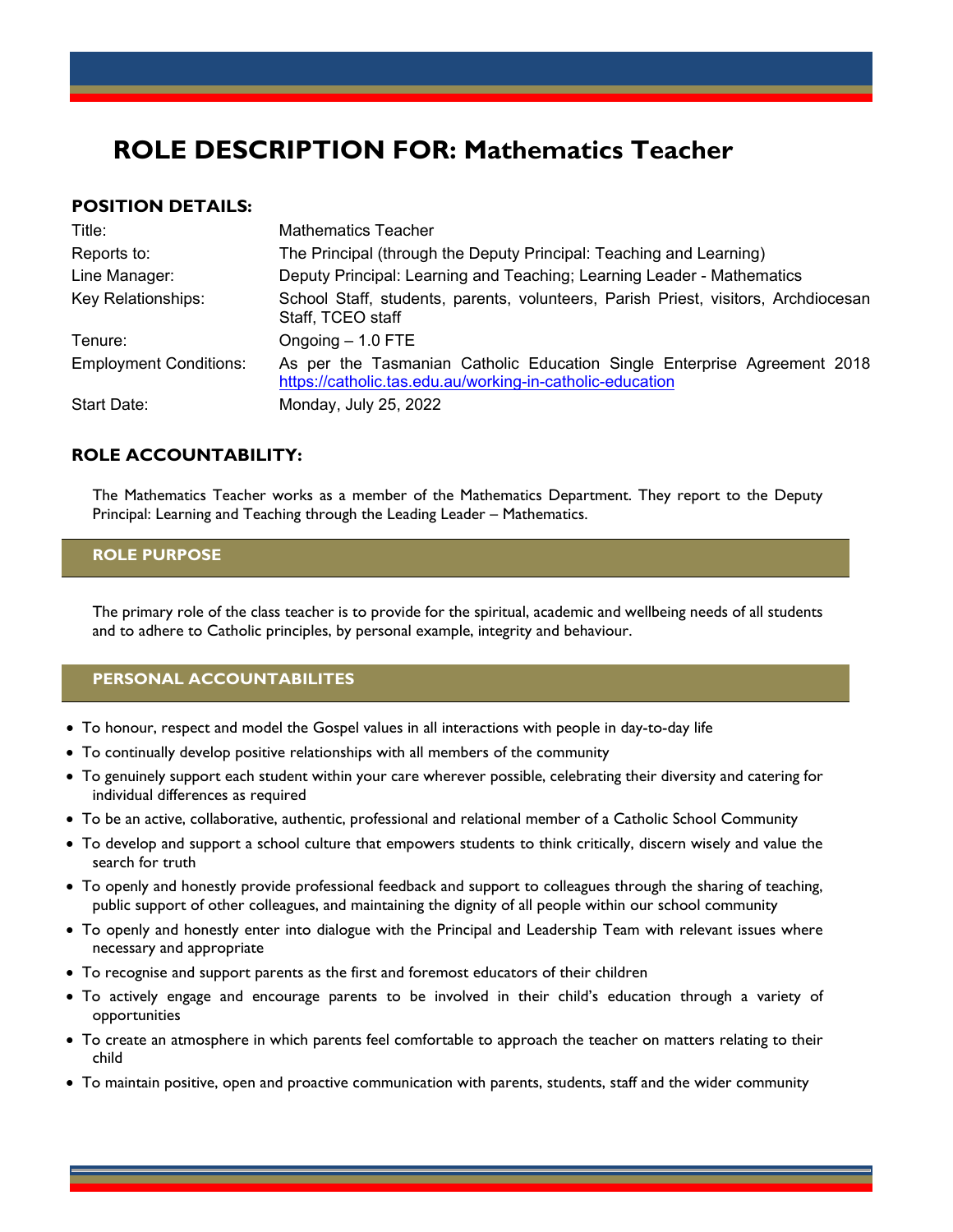#### **TECHNICAL ACCOUNTABILITIES**

- To promote and develop growth in faith and Catholic ideals through example and instruction
- To create and maintain an attractive, safe and engaging environment to enable positive learning to take place
- To manage and organise the use of the Mathematics teaching spaces, ensuring rooms and equipment are well maintained and stored
- To be involved in ongoing personal and professional learning
- To present professionalism that demonstrates clear programs and organisation
- To be flexible in planning and classroom management
- To support extra-curricular activities of the school, parish and community
- To actively engage in collaboration

#### **SCHEDULING ACCOUNTABILITIES**

- To report to the Deputy Principal: Learning and Teaching and/or other senior staff regularly
- To attend staff meetings and professional learning sessions
- To meet with colleagues and senior staff to plan, moderate and discuss teaching and learning of students
- To conduct Parent / Teacher Interviews
- To prepare Learning Plans
- To prepare written student reports at various intervals each year
- To meet with parents as requested

#### **ROLE RELATIONSHIPS**

| Internal                                  | External                              |  |
|-------------------------------------------|---------------------------------------|--|
| • Deputy Principal: Learning and Teaching | • Tasmanian Catholic Education Office |  |
| $\bullet$ School staff                    | • Parents                             |  |
| • Students                                | • Visitors/members of the public      |  |
| • Parish Priests                          | • Archdiocesan staff                  |  |

#### **SELECTION CRITERIA**

#### ESSENTIAL CRITERIA

*Qualifications* 

- Qualified and registered teacher in Tasmania, or ability to gain registration prior to the commencement of the position
- Valid Working with Vulnerable People Registration
- Accreditation B to teach in a Catholic school (or willingness to work towards)

#### *Knowledge, skills and abilities*

- Demonstrated knowledge of how students learn
- Understanding of Australian Curriculum relevant to Tasmanian Catholic Education
- Understanding of current teaching pedagogy and best practice
- Ability to create and maintain a supportive and safe learning environment
- Ability to assess, provide feedback and report on student learning
- Demonstrated ability to engage professionally with colleagues, parents/carers and the community
- Ability to engage with the school community
- Demonstrated commitment to ongoing professional learning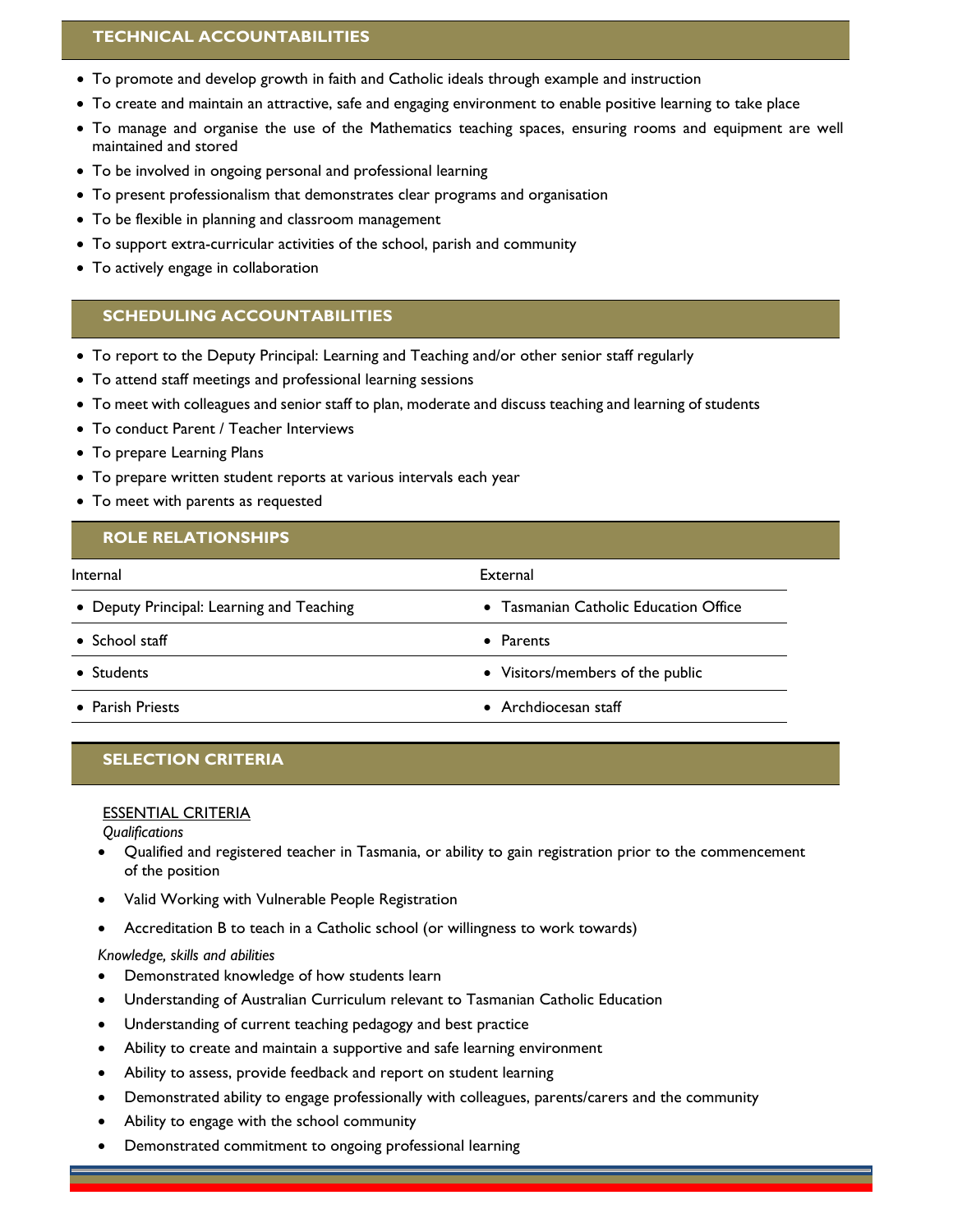#### DESIRABLE CRITERIA

*Qualifications* 

- Current Motor Vehicle Licence
- Current First Aid Certificate

*Knowledge, skills and abilities* 

- Experience in different schools
- Experience teaching different grade levels, including Years 11 and 12

# **ADDITIONAL POSITION INFORMATION**

| <b>Start Date:</b> | Monday, July 25, 2022                                                    |
|--------------------|--------------------------------------------------------------------------|
| Tenure:            | Ongoing                                                                  |
| FTE:               | L.O                                                                      |
| Location:          | MacKillop Catholic College – Goondi Street, Mornington, 7018             |
| Level:             | As per the Tasmanian Catholic Education Single Enterprise Agreement 2018 |
|                    | https://catholic.tas.edu.au/working-in-catholic-education                |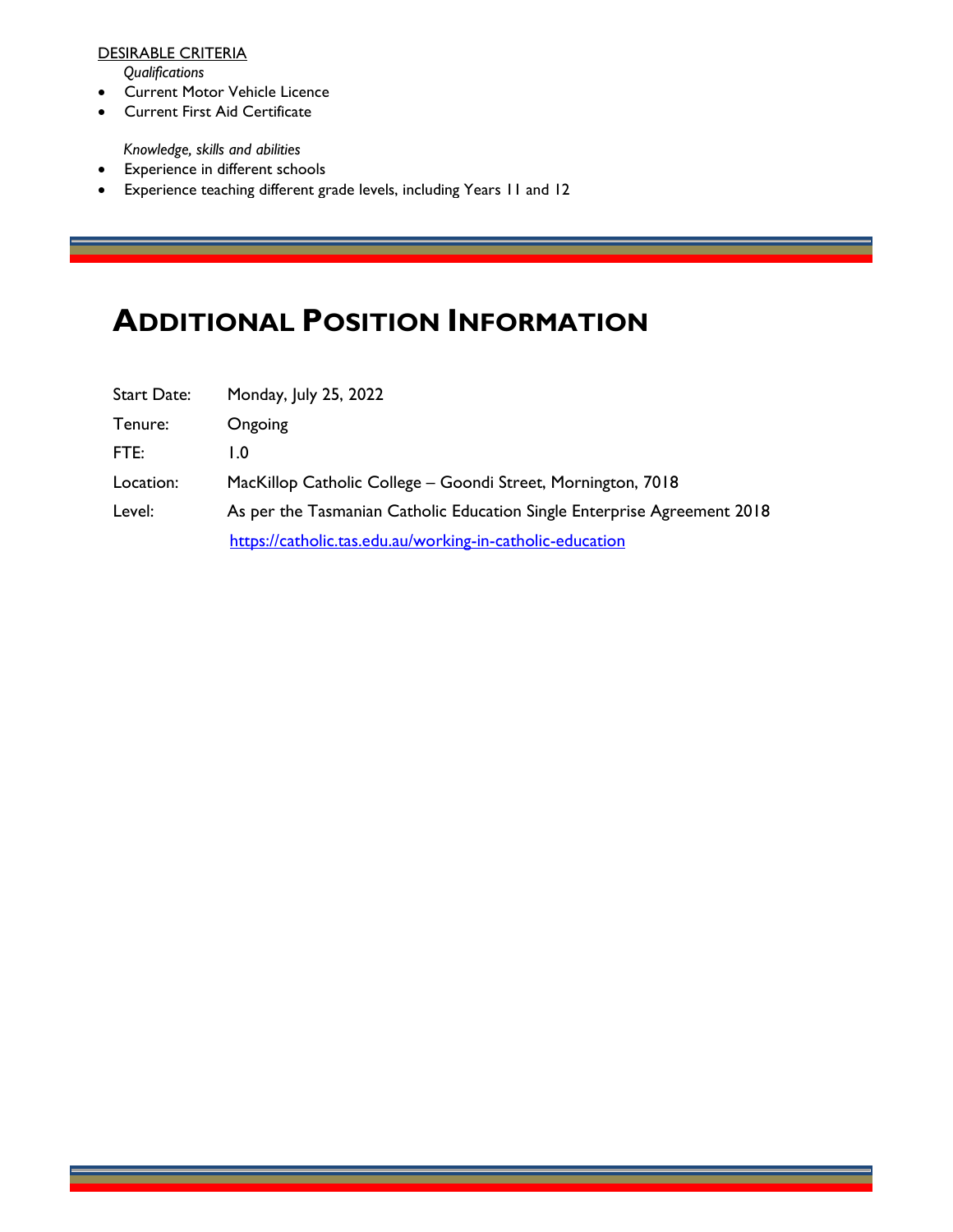

# **APPLICATION FOR EMPLOYMENT**

MacKillop Catholic College is committed to child safety and is legally required to obtain the following information about a person whom it proposes to engage to perform child-connected work:

- Working with Children Check status, or similar check
- Proof of personal identity and any professional or other qualifications
- The person's history of work involving children
- References that address the person's suitability for the position

It is a requirement that all applicants complete all parts of this form. Any false or incomplete information in this form, or in connection with your application for employment, may lead to a rejection of your application. The prospective employer may check any information provided by you in this form with relevant authorities, previous employers, referees or sources. By signing or submitting this form, you consent to these preemployment checks. Information provided will be treated in accordance with the Catholic Education Commission Tasmania Privacy Policy. Short-listed applicants will be asked to bring originals or certified copies of transcripts to the interview.

|                                                                 | <b>PLEASE COMPLETE EACH SECTION OF</b><br><b>THIS FORM</b> |                     |  |
|-----------------------------------------------------------------|------------------------------------------------------------|---------------------|--|
| Position for which you<br>are applying                          |                                                            |                     |  |
| <b>Title</b>                                                    |                                                            |                     |  |
| <b>Given Names</b>                                              |                                                            |                     |  |
| <b>Surname</b>                                                  |                                                            |                     |  |
| Date of Birth                                                   |                                                            |                     |  |
| <b>Private Address</b>                                          |                                                            |                     |  |
| <b>Telephone</b>                                                | <b>Business:</b>                                           | <b>Mobile:</b>      |  |
| Email:                                                          |                                                            |                     |  |
| <b>Religion</b> (optional)                                      |                                                            |                     |  |
| <b>Current Employer</b>                                         |                                                            |                     |  |
| <b>Current Position</b>                                         |                                                            |                     |  |
| <b>Teacher Registration</b><br><b>Number</b>                    | <b>Number:</b>                                             | <b>Expiry Date:</b> |  |
| <b>Working with</b><br><b>Vulnerable Persons</b><br>Card (WWVP) | <b>Number:</b>                                             | <b>Expiry Date:</b> |  |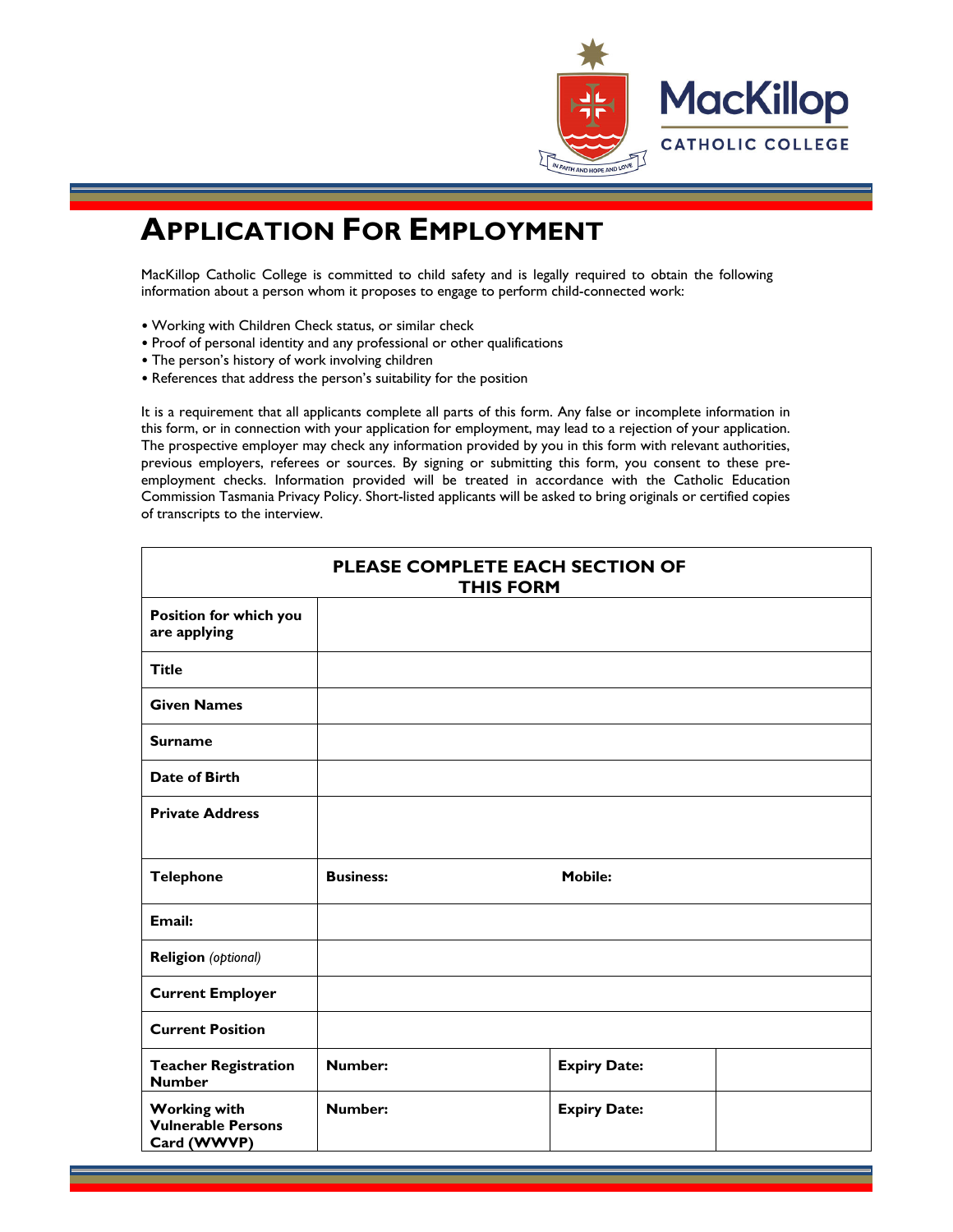| Do you have Accreditation to teach in a Catholic school?                                                                |  |  |
|-------------------------------------------------------------------------------------------------------------------------|--|--|
| $Yes$                                                                                                                   |  |  |
| $No \Box$<br>Please include in your CV details of any faith/religious education based professional learning undertaken. |  |  |
| Do you have Accreditation to teach Religious Education in a Catholic school?<br>$Yes \Box$<br>No <sub>1</sub>           |  |  |

|                                      | <b>ACADEMIC AND PROFESSIONAL</b><br><b>QUALIFICATIONS</b> |                       |
|--------------------------------------|-----------------------------------------------------------|-----------------------|
| Qualifications<br><b>Institution</b> |                                                           | <b>Year Completed</b> |
|                                      |                                                           |                       |
|                                      |                                                           |                       |
|                                      |                                                           |                       |
|                                      |                                                           |                       |

|      |    |               | <b>TEACHING</b><br><b>EXPERIENCE</b> |                    |
|------|----|---------------|--------------------------------------|--------------------|
| From | To | <b>School</b> | <b>Subjects</b>                      | <b>Year Levels</b> |
|      |    |               |                                      |                    |
|      |    |               |                                      |                    |
|      |    |               |                                      |                    |
|      |    |               |                                      |                    |
|      |    |               |                                      |                    |
|      |    |               |                                      |                    |

| <b>LEADERSHIP</b><br><b>EXPERIENCE</b> |           |                      |                                  |
|----------------------------------------|-----------|----------------------|----------------------------------|
| <b>From</b>                            | <b>To</b> | <b>Position Held</b> | <b>Description of Experience</b> |
|                                        |           |                      |                                  |
|                                        |           |                      |                                  |
|                                        |           |                      |                                  |
|                                        |           |                      |                                  |
|                                        |           |                      |                                  |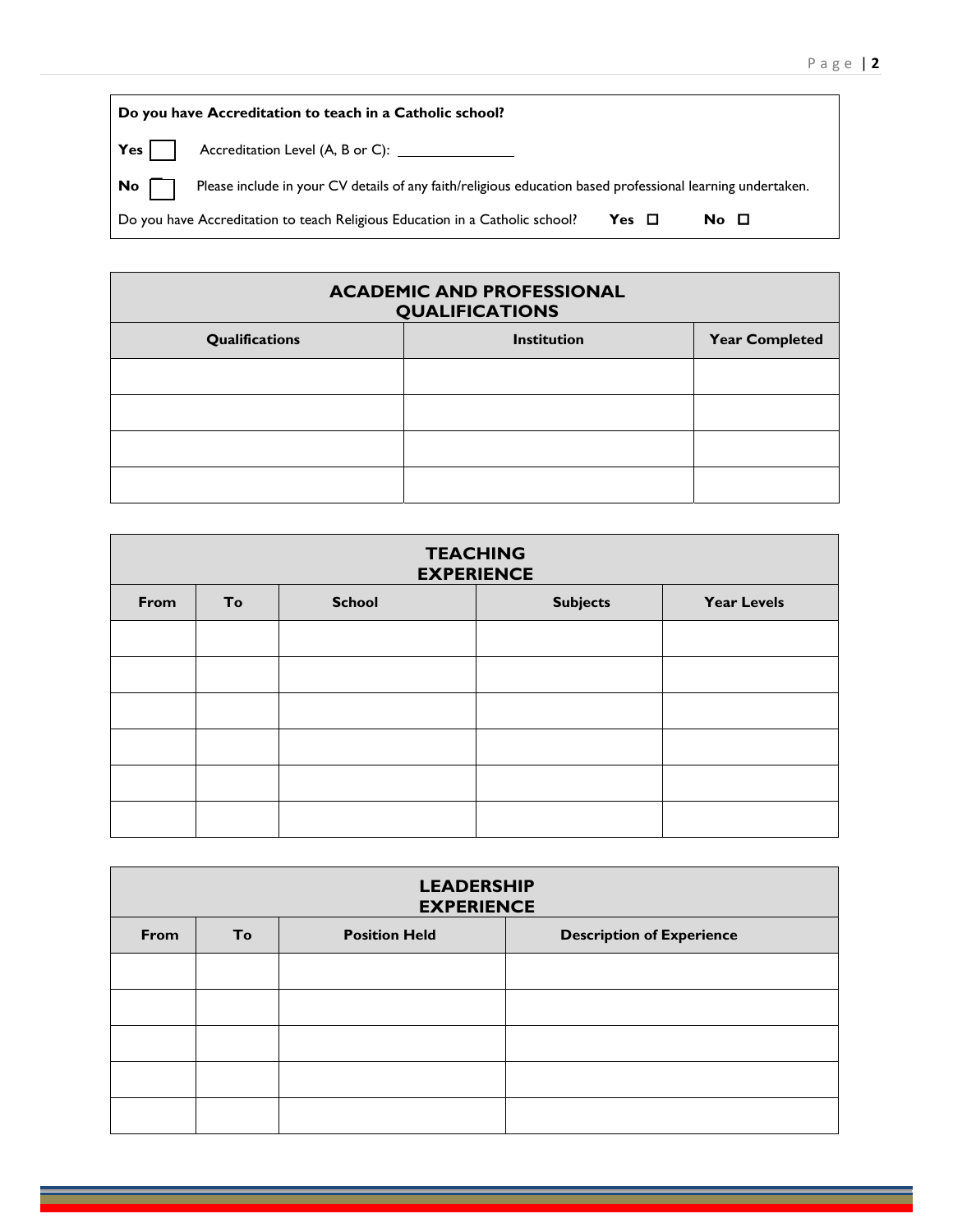| <b>RELEVANT PROFESSIONAL DEVELOPMENT COMPLETED IN</b><br><b>THE PAST 2 YEARS</b><br>(please attach details if insufficient space) |                    |  |
|-----------------------------------------------------------------------------------------------------------------------------------|--------------------|--|
| Year                                                                                                                              | <b>Description</b> |  |
|                                                                                                                                   |                    |  |
|                                                                                                                                   |                    |  |
|                                                                                                                                   |                    |  |

| <b>FAITH/RELIGIOUS EDUCATION BASED PROFESSIONAL</b><br><b>LEARNING</b><br>(please attach details if insufficient space) |                    |  |
|-------------------------------------------------------------------------------------------------------------------------|--------------------|--|
| Year                                                                                                                    | <b>Description</b> |  |
|                                                                                                                         |                    |  |
|                                                                                                                         |                    |  |
|                                                                                                                         |                    |  |

| <b>PROFESSIONAL</b><br><b>ASSOCIATIONS</b> |                                |  |
|--------------------------------------------|--------------------------------|--|
| <b>Association</b>                         | <b>Position</b><br><b>Held</b> |  |
|                                            |                                |  |
|                                            |                                |  |
|                                            |                                |  |

|                  | OTHER INVOLVEMENTS WHICH MIGHT SUPPORT YOUR<br><b>APPLICATION</b> |
|------------------|-------------------------------------------------------------------|
| Professional     |                                                                   |
|                  |                                                                   |
|                  |                                                                   |
| <b>Community</b> |                                                                   |
|                  |                                                                   |
|                  |                                                                   |
| Recreational     |                                                                   |
|                  |                                                                   |
|                  |                                                                   |
| Other            |                                                                   |
|                  |                                                                   |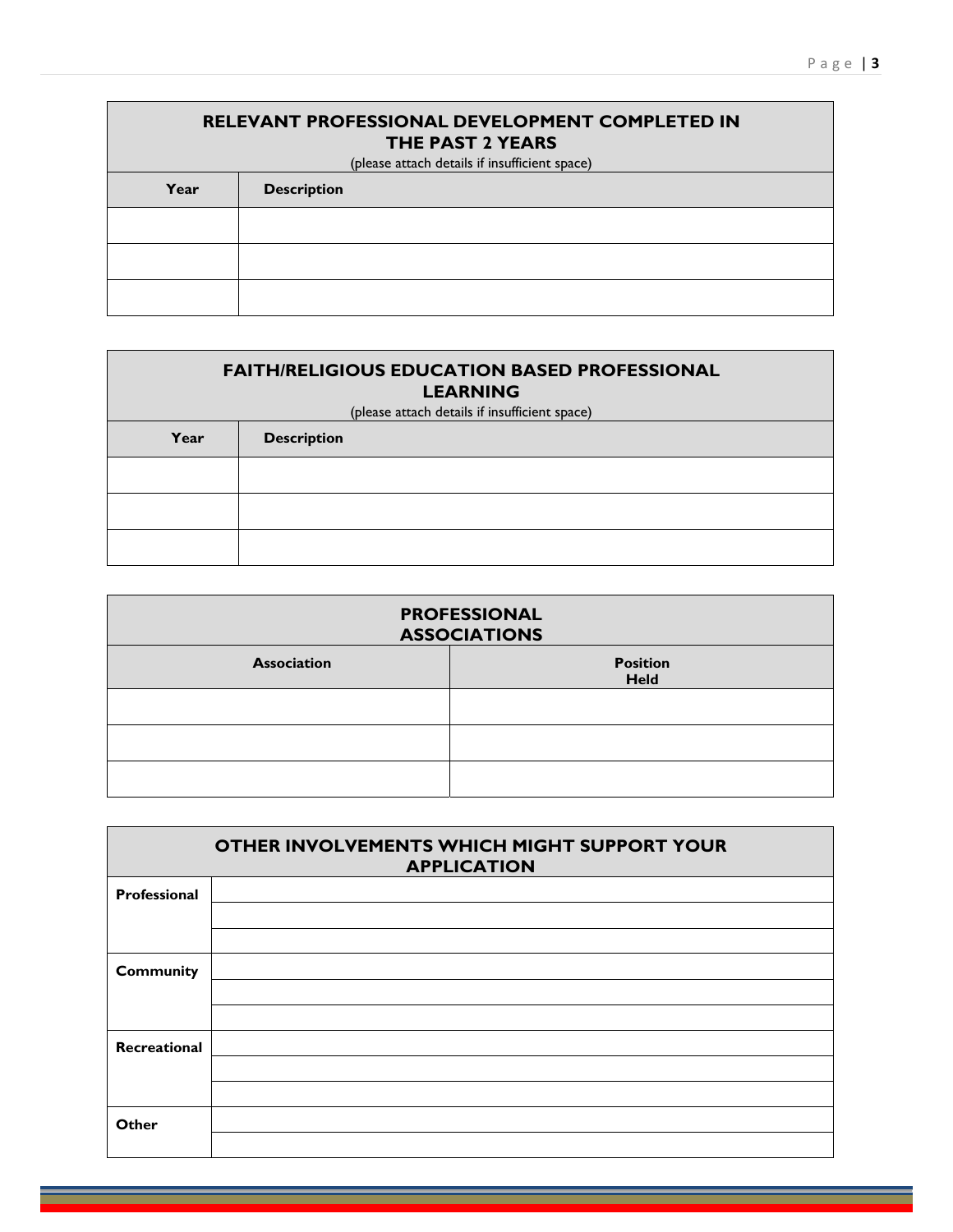#### **REFEREES**

*Please list the name, address and telephone number of your current Principal / employer* 

| <b>Name</b>      |  |
|------------------|--|
| <b>Position</b>  |  |
| Institution      |  |
| <b>Telephone</b> |  |
| Email            |  |

**If you do not list your current Principal /employer, or immediate past Principal / employer as a referee, please outline your reasons (see below) and provide the name of another person to whom you have been responsible in your most recent employment. The interview panel reserves the right to approach referees of its own choosing.** 

**I have not listed my current Principal/employer because …** 

| Please list the name, address and occupation of two other referees |                            |  |
|--------------------------------------------------------------------|----------------------------|--|
| T                                                                  | Name:                      |  |
|                                                                    | <b>Occupation:</b>         |  |
|                                                                    | Institution / company:     |  |
|                                                                    | Relationship to applicant: |  |
|                                                                    | <b>Telephone:</b>          |  |
|                                                                    | Email:                     |  |
| $\overline{2}$                                                     | Name:                      |  |
|                                                                    | <b>Occupation:</b>         |  |
|                                                                    | Institution / company:     |  |
|                                                                    | Relationship to applicant: |  |
|                                                                    | <b>Telephone:</b>          |  |
|                                                                    | Email:                     |  |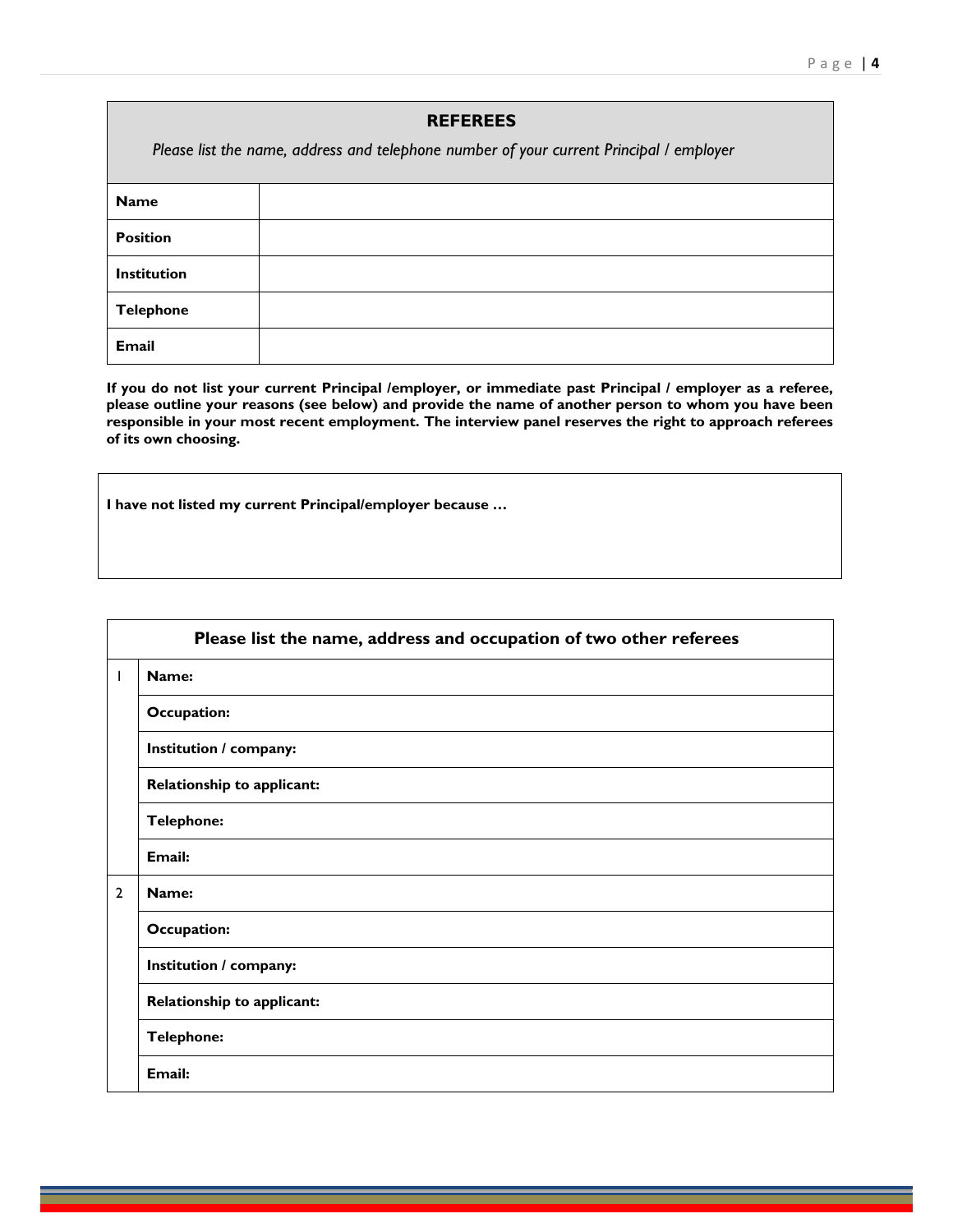## **Pre-Employment Disclosure Questions**

It is an inherent requirement of the position that you be a person suitable for child-connected work. Each of the following questions is relevant to the prospective employer understanding and determining your likely ability to carry out the inherent requirements of the advertised position. You must answer each question.

| I. Have you ever had any disciplinary action taken against you by an employer (e.g. received a<br>warning or had your employment terminated) in relation to any inappropriate or<br>unprofessional conduct?                                                                                                                                                            |  |  |
|------------------------------------------------------------------------------------------------------------------------------------------------------------------------------------------------------------------------------------------------------------------------------------------------------------------------------------------------------------------------|--|--|
| <b>NO</b><br><b>YES</b>                                                                                                                                                                                                                                                                                                                                                |  |  |
| If yes, please provide details:                                                                                                                                                                                                                                                                                                                                        |  |  |
|                                                                                                                                                                                                                                                                                                                                                                        |  |  |
|                                                                                                                                                                                                                                                                                                                                                                        |  |  |
|                                                                                                                                                                                                                                                                                                                                                                        |  |  |
|                                                                                                                                                                                                                                                                                                                                                                        |  |  |
| 2. Have you ever been the subject of an allegation of inappropriate or unprofessional conduct<br>which has been substantiated by an employer or other body?                                                                                                                                                                                                            |  |  |
| NO.<br><b>YES</b>                                                                                                                                                                                                                                                                                                                                                      |  |  |
| If yes, please provide details:                                                                                                                                                                                                                                                                                                                                        |  |  |
|                                                                                                                                                                                                                                                                                                                                                                        |  |  |
|                                                                                                                                                                                                                                                                                                                                                                        |  |  |
|                                                                                                                                                                                                                                                                                                                                                                        |  |  |
|                                                                                                                                                                                                                                                                                                                                                                        |  |  |
| 3. Have you ever been found guilty of a criminal offence, or are you currently facing criminal<br>charges?                                                                                                                                                                                                                                                             |  |  |
| <b>NO</b><br><b>YES</b>                                                                                                                                                                                                                                                                                                                                                |  |  |
| If yes, please provide details:                                                                                                                                                                                                                                                                                                                                        |  |  |
|                                                                                                                                                                                                                                                                                                                                                                        |  |  |
|                                                                                                                                                                                                                                                                                                                                                                        |  |  |
|                                                                                                                                                                                                                                                                                                                                                                        |  |  |
| 4. Do you consent to the prospective employer contacting the appropriate person at any or<br>all of your current or former employers (including any retired person who at the relevant<br>time may have been employed by a former employer) to confirm the accuracy of your<br>answers in questions 1-3 above and to ask about your suitability to work with children? |  |  |
| YES <sub>I</sub><br><b>NO</b>                                                                                                                                                                                                                                                                                                                                          |  |  |
| If no, this will be discussed further if you are offered an interview.                                                                                                                                                                                                                                                                                                 |  |  |